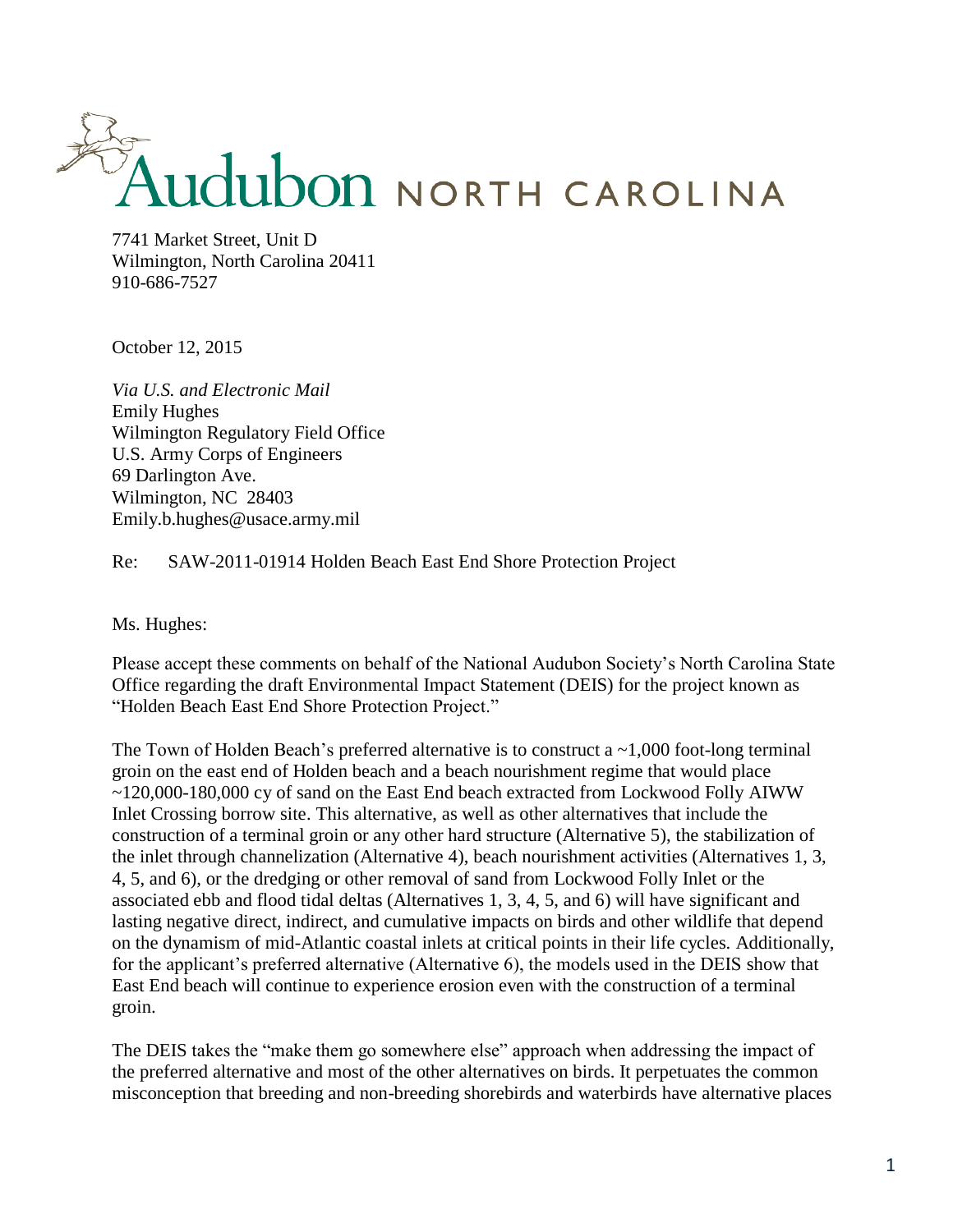to go when habitat is lost and that, because birds have wings, they will simply move somewhere else. The truth is, the birds are already occupying alternative locations. They have been relentlessly forced to abandon high-quality habitats throughout their range because of habitat loss and degradation. Shorebirds like Piping Plovers, as well as terns and skimmers are now confined to a small fraction of the habitat once available to them, and if alternative locations were available, the birds would already be there. This is reflected in the elevated conservation status of many of the species that depend on inlets and barrier islands, including those that depend on Lockwood Folly Inlet; nearly all are state listed, federally listed, listed as species of conservation concern, or similarly designated in documents such as the U.S. Shorebird Conservation Plan (Brown *et al.* 2001).

Geophysical Impacts of Terminal Groins, Other Hard Structures, and Beach Renourishment: In order to assess environmental impacts, it is necessary to accurately describe how terminal groins and other coastal engineering projects affect inlets and adjacent beaches. The DEIS fails to cite the applicable, most recent scientific literature and fails to accurately describe the impacts a terminal groin, beach renourishment, and inlet channelization would have on Lockwood Folly Inlet and adjacent areas. Some of the impacts that are insufficiently addressed are the narrowing of downdrift oceanfront beach, loss of sediment from the inlet system, impacts to spits at ends of adjacent islands, loss of critical wildlife habitat, and cumulative impacts of the alternatives.

Terminal groins are designed to interrupt longshore transport of sand. It is well documented that terminal groins actually accelerate erosion of the shoreline downdrift of the structure (McDougal *et al.* 1987, Kraus *et al.* 1994, Bruun 1995, Cleary and Pilkey 1996, Komar 1998, McQuarrie and Pilkey 1998, Pilkey *et al.* 1998, Brown and McLachlan 2002, Greene 2002, USACE 2002, Morton 2003, Morton *et al.* 2004, Basco and Pope 2004, Speybroeck *et al.* 2006, Rice 2009, Riggs *et al*. 2009, Riggs and Ames 2011, Ells and Murray 2012, Knapp 2012, Pietrafesa 2012, Berry *et al.* 2013), which in turn requires regular replenishment of sand to compensate for sand loss (Hay and Sutherland 1988, Bruun 1995, McQuarrie and Pilkey 1998, French 2001, Galgano 2004, Basco 2006, Riggs *et al.* 2009, Riggs and Ames 2011, Pietrafesa 2012).

An open letter on the subject of downdrift erosion signed by 43 of the leading coastal geologists in the U.S. states:

*The negative impact of groins and jetties on downdrift shorelines is well understood. When they work as intended, sand moving along the beach in the so-called downdrift direction is trapped on the updrift side, causing a sand deficit and increasing erosion rates on the downdrift side. This well-documented and unquestioned impact is widely cited in the engineering and geologic literature* (Young *et al.* undated)*.* 

Fenster and Dolan (1996) found that inlets in Virginia and North Carolina exert influence over adjacent shorelines up to 5.4-13.0 km away and that they are a dominant factor in shoreline change for up to 4.3 km. Permanently modifying Lockwood Folly Inlet through construction of a terminal groin, or through channelization (Nordstrom 2000), will significantly increase the erosion rate on the downdrift shoreline of Holden Beach. Longshore currents run predominantly westward in the area of East End beach, placing nearly all of the oceanfront homes on Holden Beach in danger from accelerated erosion, should a terminal groin be built.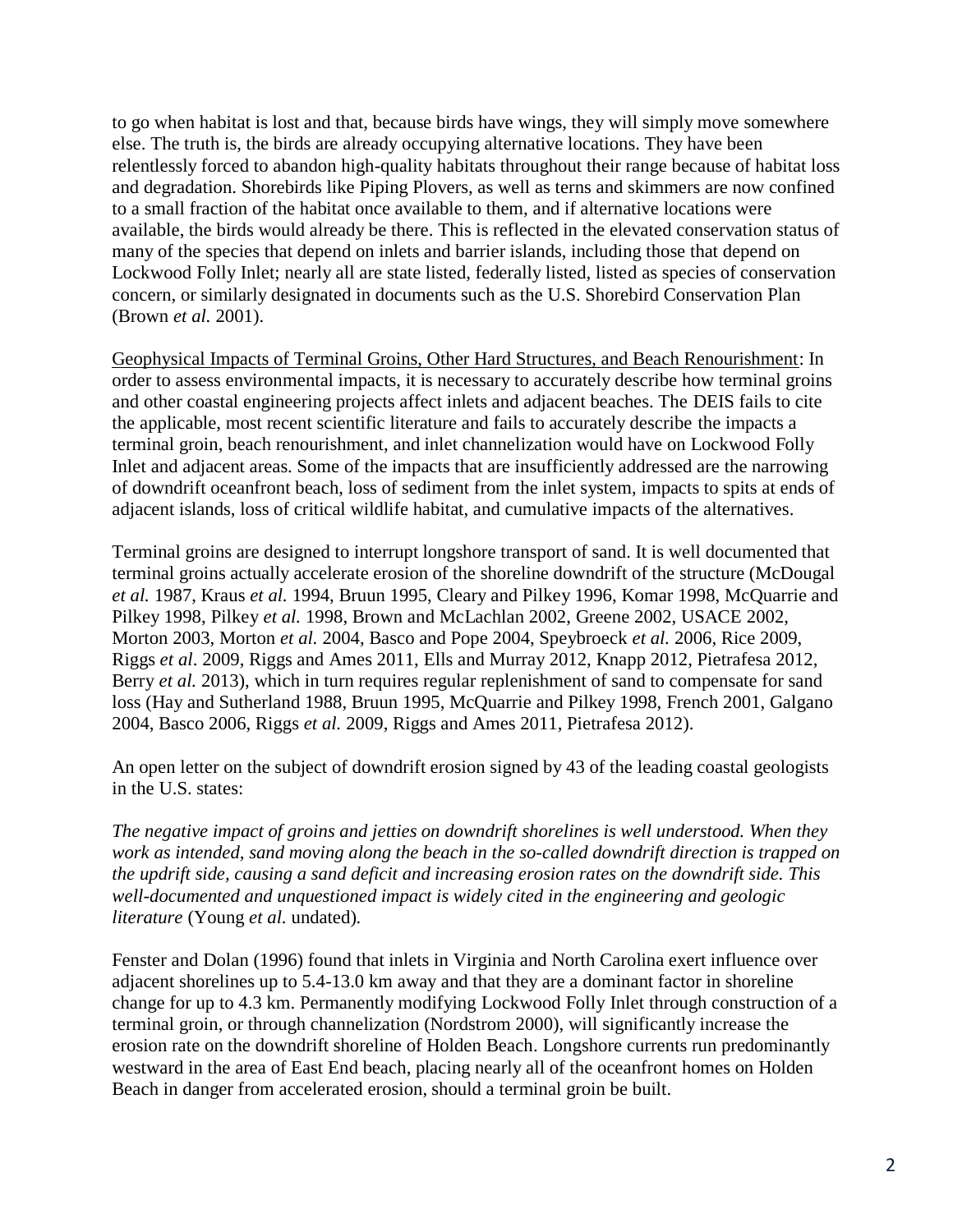The DEIS forecasts a four-year interval for beach renourishment for all alternatives that include a terminal groin (Alternatives 5 and 6). Despite the well-known downdrift impact of terminal groins, the DEIS does not address the likelihood that in response to the terminal groin, the beach will narrow farther to the west and require additional and more frequent beach renourishment over the years. The proposed four-year interval for beach renourishment is also questionable given that Wrightsville Beach, Masonboro Island, Mason Inlet, southern Figure 8 Island, Oregon Inlet, and Ft. Macon, just to name a few, are dredged and replenished more frequently than fouryear intervals. **The near certainty that Holden Beach will need to mine sand from Lockwood Folly Inlet and replenish the downdrift beach on Holden Beach more frequently than every four years has not been accurately assessed in the DEIS**.

Downdrift effect can be seen elsewhere in North Carolina where terminal groins have been installed. At Fort Macon, three years after the completion of the terminal groin a beach renourishment project occurred because the groin itself was exacerbating erosion, and from 1973-2007, seven renourishment projects have occurred at Fort Macon at the cost of nearly \$45 million (Pietrafesa 2012).

Riggs and Ames (2011) also provide an excellent review of the impacts of the modifications to Oregon Inlet. To minimize impacts of the Oregon Inlet terminal groin on the downdrift shoreline of Pea Island, sediment from routine Oregon Inlet channel dredging has been placed either directly on the Pea Island beach or in shallow nearshore disposal area near northern Pea Island (Riggs and Ames 2011). Human efforts have only temporarily slowed the process of shoreline recession in a small portion of northern Pea Island by the regular addition of dredged sand at a very high cost, but each new beach nourishment project has quickly eroded away (Riggs and Ames 2009, Riggs *et al.* 2009). Based on several studies, the data strongly suggests that the terminal groin itself is contributing to the accelerated erosion and shoreline recession problems on Pea Island (Riggs and Ames 2003, 2007, 2009; Riggs *et al.* 2008, 2009; Mallinson *et al.*  2005, 2008, 2010; Culver *et al.* 2006, 2007; Smith *et al.* 2008).

In addition to impacts on downdrift shorelines, hard structures at inlets permanently remove sand from the inlet system, reducing or eliminating shoal systems from affected inlets (Pilkey *et al.*  1998) and accelerating the loss of saltmarsh in the vicinity of the inlet (Hackney and Cleary 1987). The loss of saltmarsh at Lockwood Folly Inlet would have significant negative impacts on fisheries, other wildlife, recreation, small businesses, and the local economy. **These impacts and the loss of saltmarsh resulting from removal of sand from Lockwood Folly Inlet have not been assessed for the preferred or other alternatives in the DEIS.** 

The loss of ebb and flood tidal shoals is illustrated clearly by the case of Masonboro Inlet. A terminal groin was installed on the north end of Masonboro Island; construction of the groin was completed in April 1981 (Cleary and Marden 2009). At the time, the north end of the island featured an extensive sand spit, wide beach, and extensive flood and ebb tidal deltas (Figure 2). In less than one year following the completion of the terminal groin, the spit at the north end of Masonboro Island vanished, and the amount of intertidal shoals in the inlet, already diminished by other coastal engineering projects, had decreased as well. Downdrift of the terminal groin,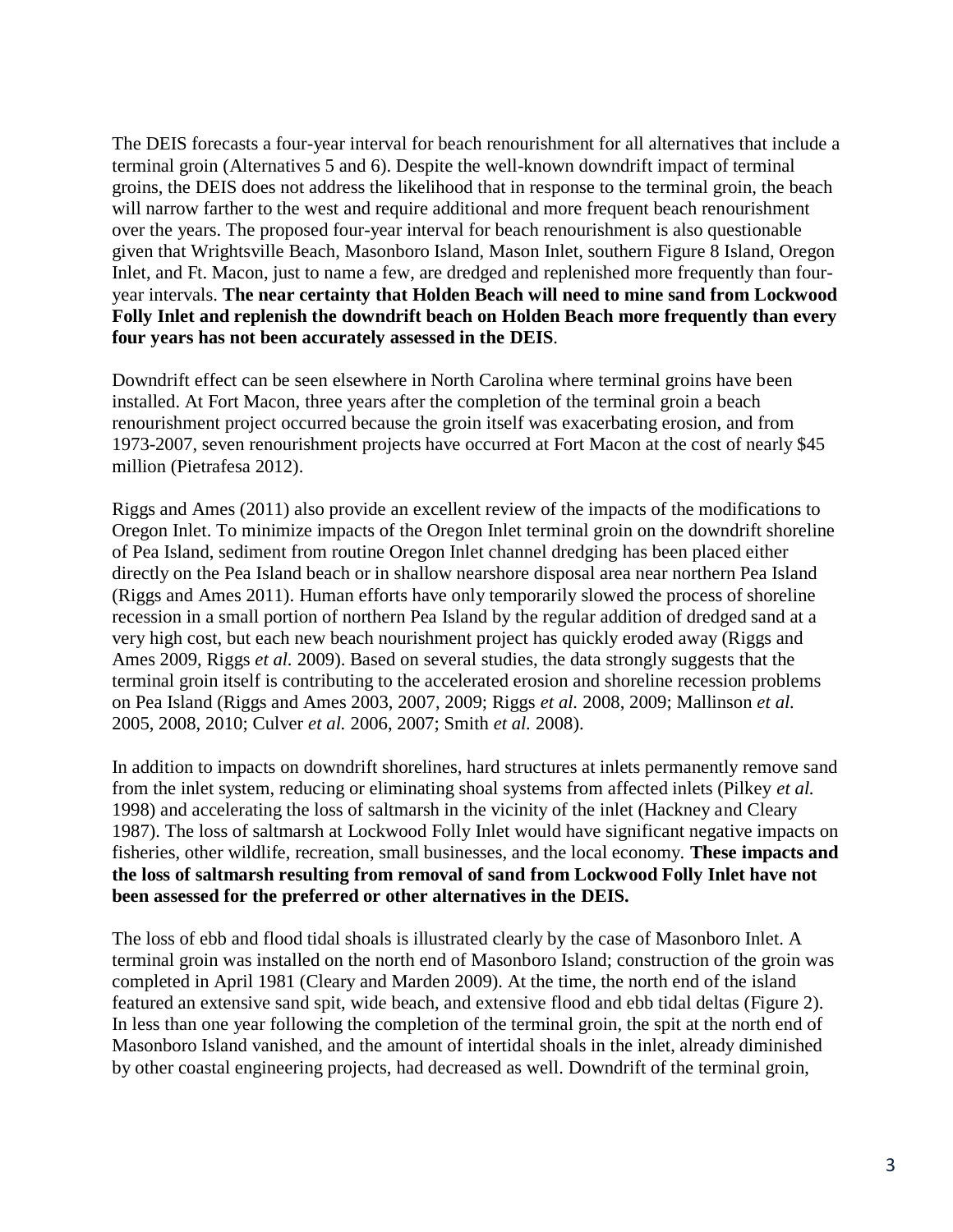Masonboro Island's oceanfront beach formed the expected fillet immediately adjacent to the terminal groin, while narrowing significantly along the downdrift beach.

The DEIS also fails to address the cumulative impacts of sand mining and the proposed terminal groin at Lockwood Folly Inlet on the adjacent downdrift beach. The regular removal of sand from Lockwood Folly Inlet and the proposed terminal groin at the East End beach would disrupt the longshore transport of sand and potentially threaten Holden Beach—the adjacent downdrift shoreline—and the real estate thereon.

There are at least 100 published studies that address the impacts of terminal groins on inlets, beaches, and natural resources. The majority (78%) of peer-reviewed literature we collected regarding the impacts of hard structures at inlets concluded that terminal groins do not function in the manner presented in the DEIS and cause more harm than good. The wealth of literature on the impacts of terminal groins is not discussed nor cited in the DEIS. A complete review of the relevant literature is necessary to accurately and objectively evaluate all alternatives presented in the DEIS.

Impacts to Birds: Natural, unmodified coastal inlets are essential to many shorebird species (sandpipers, plovers, and their allies), as well as other coastal species because they provide the variety of habitat types these species require at critical times of their annual and lifecycles. Inlets have expansive, low-energy intertidal flats which are rich with invertebrate prey that wintering and migrating shorebirds require to fuel their migratory flights, sustain them during winter, and support adults and chicks during the nesting season. Inlets have open, sandy spits that serve as resting and roosting sites that shorebirds need to rest, digest, and conserve energy; and they have open or sparsely vegetated sandy habitat that many shorebird species, as well as terns and skimmers require for nesting. (Gochfeld and Burger 1994, Thompson *et al.* 1997, Elliott-Smith and Haig 2004, Nol and Humphrey 2012).

Shorebird communities require habitat heterogeneity to meet their basic and varied fundamental needs for survival, which is why unmodified inlets containing a mosaic of habitat types are essential to sustaining shorebird communities (VanDusen *et al.* 2012). Many shorebird species breed in the far north in order to exploit the seasonal abundance of food resources and they stopover around inlets during migration in order to refuel before continuing migration (Colwell 2010). Proximity between foraging and roosting sites has been found to be a key element in determining habitat suitability and use for shorebird species such as the Piping Plover (Cohen *et al.* 2008), Dunlin (*Calidris alpina*) (Dias *et al.* 2006), Red Knot (Rogers *et al.* 2006), and others. In short, natural inlets provide all the resources and habitats shorebirds require in a small geographic area and at the locations essential to meeting their spatial and temporal energetic needs. These resources are generally not available or not sufficient to meet the energetic needs of shorebirds at other coastal features.

Reflecting this fact, the occurrence and numbers of shorebirds that use coastal habitats in the southeastern U.S. is greater at inlets than most other coastal features. Seven shorebird species: the Threatened Piping Plover (*Charadrius melodus*) and the Threatened Red Knot (*Calidris canutus rufa*), as well as Black-bellied Plovers (*Pluvialis squatarola*), Ruddy Turnstones (*Arenaria interpres*), Snowy Plovers (*Charadrius alexandrinus*), Western Sandpipers (*Calidris*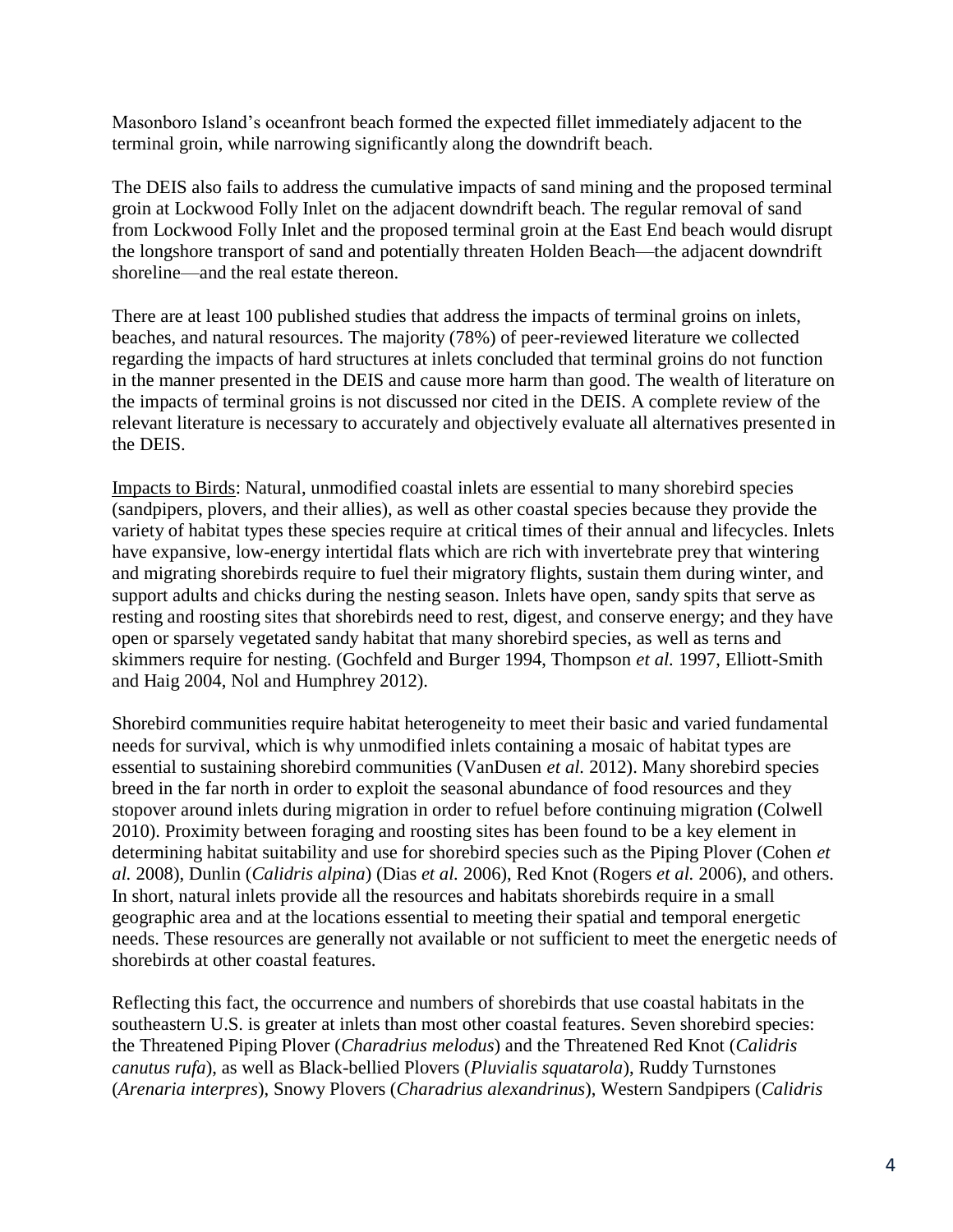*mauri*), and Wilson's Plovers (*Charadrius wilsonia*) are significantly more abundant at inlets indicating that Piping Plovers have a small home range during the non-breeding season and use a variety of habitats throughout the tidal cycle (Drake *et al.* 2001, Rabon 2006, Cohen *et al.* 2008, Maddock *et al.* 2009). Foraging activity is strongly associated with mud or sandflats (Nicholls and Baldassarre 1990), and roost sites are most used by Piping Plovers when located within close proximity to foraging areas (Cohen *et al.* 2008). Piping Plovers also exhibit strong site fidelity both during the same year and across several years (Drake *et al.* 2001, Noel and Chandler 2006). These characteristics demonstrate that Piping Plovers depend on very specific places that with these habitats, and that these places are important year after year as the same birds return to them every migration or winter. than other coastal habitats (Harrington 2008). Multiple studies support the significance of inlets to birds, designating inlets as essential habitat by Red Knots, as well as breeding and non-breeding Piping Plovers (Nicholls and Baldassarre 1990, Harrington 2008, Kisiel 2009a, 2009b, Riggs *et al.* 2009, Niles *et al.* 2010, Maslo *et al.* 2011, USFWS 2012a, 2013).

Piping Plovers: Piping Plovers are an excellent example of a species that relies on inletassociated habitats throughout the year. During nesting, Piping Plovers are often associated with natural coastlines, including unmodified inlets and overwash fans. In New Jersey, Piping Plovers nest primarily near inlets, particularly those that were not stabilized with structures: 70.6% of all Piping Plover pairs nested closer to an unstabilized inlet than a stabilized inlet (Kisiel 2009a, 2009b). Piping Plovers in North Carolina also exhibit a pattern of nesting near inlets, and the majority of Piping Plover nests in Cape Hatteras National Seashore and Cape Lookout National Seashore were located near inlets (NPS 2014a, 2014b), largely because suitable nesting habitat does not exist elsewhere on the coast.

Piping Plovers spend up to nine months out of the year away from nesting grounds (Elliott-Smith and Haig 2004). During this time, Piping Plovers engage in two essential behaviors, foraging and roosting (resting). A core wintering area or stopover site must provide habitat suitable for roosting, typically backshore above the high-tide line, and foraging, typically wet sand in lowenergy intertidal areas that support invertebrates such polychaetes which are an important prey item for wintering and migrating Piping Plovers (Elliott-Smith and Haig 2004).

There is a robust body of peer-reviewed scientific literature showing use of inlets and associated low-energy intertidal flats by Piping Plovers, particularly migrating or wintering Piping Plovers (Haig and Oring 1985, Johnson and Baldassarre 1988, Nicholls and Baldassarre 1990), indicating that Piping Plovers have a small home range during the non-breeding season and use a variety of habitats throughout the tidal cycle (Drake *et al.* 2001, Rabon 2006, Cohen *et al.* 2008, Maddock *et al.* 2009). Foraging activity is strongly associated with mud or sandflats (Nicholls and Baldassarre 1990), and roost sites are most used by Piping Plovers when located within close proximity to foraging areas (Cohen *et al.* 2008). Piping Plovers also exhibit strong site fidelity both during the same year and across several years (Drake *et al.* 2001, Noel and Chandler 2006). These characteristics demonstrate that Piping Plovers depend on very specific places that with these habitats, and that these places are important year after year as the same birds return to them every migration or winter.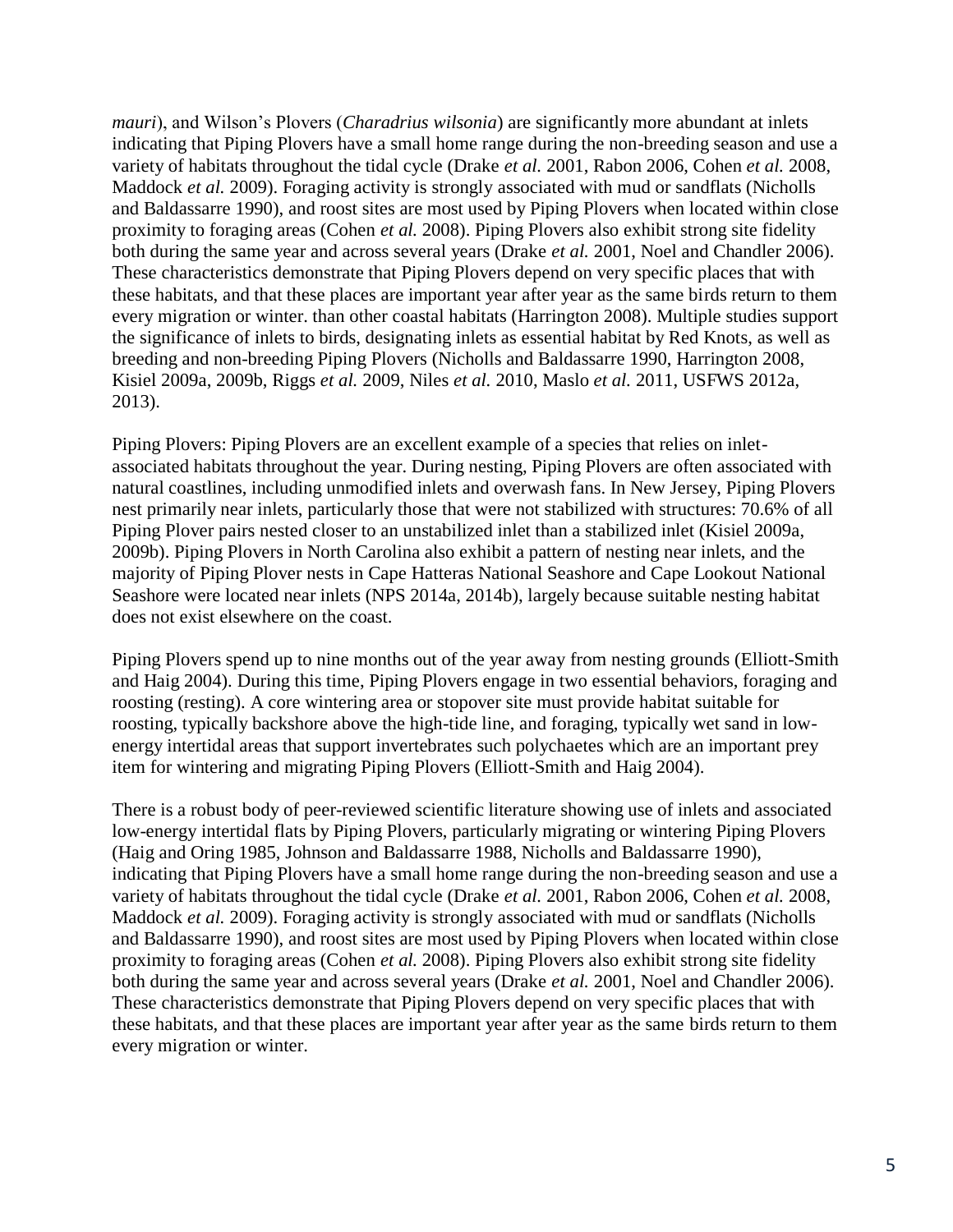Modification of Inlets and Beaches: Despite the importance of natural inlets to birds such as the Piping Plover, **inlets are one of the most anthropogenically altered features on the coast**. In North Carolina, 85% of inlets have been modified, and 57% of Atlantic coast inlets in the migration and winter range of the Piping Plover have been modified, including 43% that have been stabilized with hard structures (Rice 2012a). At least 32% of sandy beach habitat in the winter range of the Piping Plovers has received beach nourishment (Rice 2012b), which causes direct mortality of the infaunal prey these birds consume in order to survive.

The cumulative impacts of the preferred alternative has not been accurately assessed in the DEIS. A cumulative impact is the "…impact on the environment which results from the incremental impact of the action when added to other past, present, and reasonably foreseeable future actions regardless of what agency (Federal or non-Federal) or person undertakes such other actions." The cumulative impacts of terminal groin construction along the coast of North Carolina and along the Atlantic Coast of the U.S. have been one of the most significant contributing factors to the loss of habitat for birds that rely on inlets at critical times of their life and annual cycles.

Many shorebird populations, especially the many species that occur at inlets, are declining and are of conservation concern (Brown *et al.* 2001, Winn *et al.* 2013). Loss or degradation of habitat, including that associated with coastal engineering projects, is identified as a primary threat in all shorebird conservation and management planning documents, including those addressing Piping Plovers and Red Knots. The cumulative impacts of the loss and degradation of habitats that are essential to inlet-dependent wildlife jeopardizes the recovery of federally-listed species, threatens the existence of federally-listed species, and contributes to the decline of statelisted species, none of which are evaluated in the DEIS.

Impacts on Infauna: The DEIS overlooks impacts of the alternatives on the infaunal community (species that live within the sediment) at East End beach and consistently marginalizes and understates impacts to these organisms. The infaunal community is comprised of multiple different species that have variable recovery rates. The DEIS treats the infaunal community as a single species and states, "Reported rates of recovery have been rapid when highly compatible beach fill sediments were used and spring larval recruitment periods were avoided" (p. 5-29). The DEIS repeatedly uses the terms "short-term," "rapid recovery," and "rapid recolonization" (for examples, see pages 5-29, 5-30, 5-35, 5-44, 5-93) when addressing the impacts to the infaunal community, which is misleading because some organisms take up to four years to recover (Jaramillo *et al.* 1987, Peterson *et al.* 2014).

The majority of peer-reviewed literature demonstrates that infaunal species are negatively impacted by beach nourishment, and that the length of time for recovery varies by species (Hayden and Dolan 1974, Jaramillo *et al.* 1987, Rakocinski *et al.* 1996, Peterson *et al.* 2000a, Peterson *et al.* 2000b, Bishop *et al.* 2006, Dolan *et al*. 2006, Peterson *et al.* 2006, Bertasi *et al.*  2007, Colosio *et al.* 2007, Cahoon *et al.* 2012, Leewis *et al.* 2012, Schlachler *et al.* 2012, Viola *et al.* 2013, Manning *et al.* 2014, Petersen *et al.* 2014). In North Carolina, *Emerita talpoida*  (mole crab) abundance recovered within months on nourished beaches compared to control beaches, but *Donax* spp. (coquina clam) and amphipods did not recover within the time frame of the study (Peterson *et al.* 2006). Peterson *et al.* (2014) monitored the recovery of a sandy beach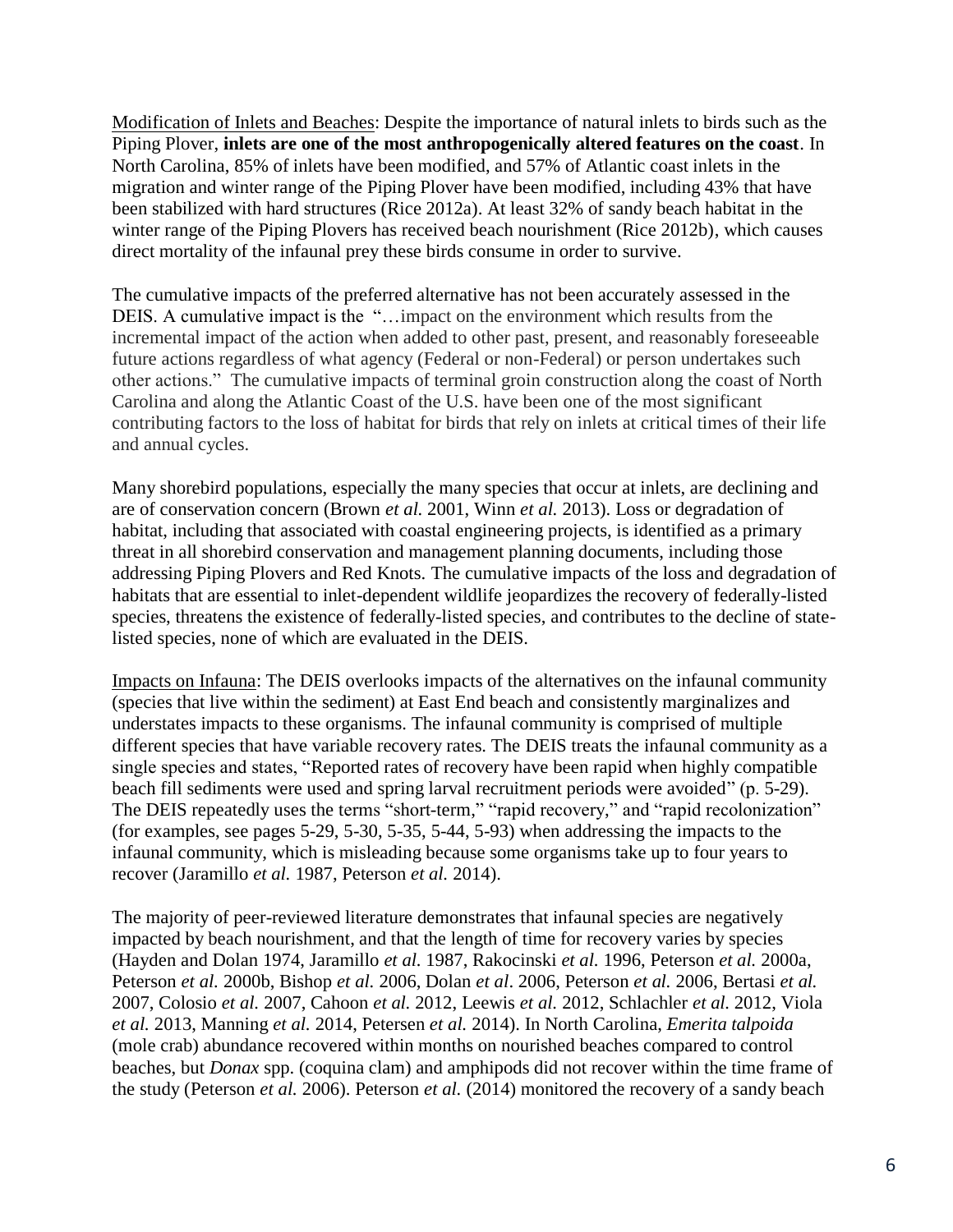community for 3-4 years following nourishment and documented that haustoriid amphipods (small crustaceans) and *Donax* spp. had reduced densities for 3-4 years following nourishment, *E. talpoida* had lower densities for 1-2 years following nourishment, and ghost crabs had lower abundances for four years.

For all alternatives except Alternative 2, beach nourishment is proposed. Historically, East End beach was nourished every two years. For the preferred Alternative 6 and all other alternatives that include a terminal groin, the DEIS states that nourishment will occur every four years. However, at inlets where terminal groins were constructed, the beach nourishment cycle is every 1-4 years (Riggs *et al.* 2009, Riggs and Ames 2011, Pietrafesa 2012). Pea Island was renourished every year from 1990-2004, and Fort Macon was renourished every 2-6 years from 1973-2007 (Pietrafesa 2012). If some species of the infaunal community recover in 3-4 years, the cumulative impact to the infaunal community due to nourishment at such sites is that the community cannot recover before the next nourishment cycle. In some cases, local extinction of benthic species has occurred (Colosio *et al.* 2007).

The compaction of sand by heavy machinery and changes in grain size and shape, permeability, and penetrability are other common results of beach nourishment that impact infaunal organisms (Greene 2002, McLachlan and Brown 2006). Further, though timing of activity is important to avoid periods of larval recruitment, all work is assumed to take place within existing environmental windows. The potential for additional impacts both from more frequent nourishments and out-of-season nourishments should be addressed by the DEIS.

Beach nourishment degrades beach habitats, thus decreasing densities of invertebrate prey for shorebirds. Each shorebird species has its own foraging microhabitat as well as its own feeding techniques. Shorebirds that collect food from specific depths beneath the sand can no longer rely on food from traditional habitats on nourished beaches (Peterson *et al.* 2006). This will negatively impact species that often forage in oceanfront intertidal and swash habitats, specifically Sanderlings (Macwhirter *et al.* 2002), Willets (Lowther *et al.* 2001), and the threatened Red Knot (Baker *et al.* 2013). Speybroeck *et al.* (2006) documented that the mortality of just one species of polychaete due to nourishment resulted in decreased abundances of foraging Sanderlings. Piping Plovers forage less on oceanfront beaches than other habitats during non-breeding months (Haig and Oring 1985, Cohen *et al.* 2008), but they have been documented foraging occasionally on oceanfront beaches. Therefore, renourishment activities also affect this Piping Plover foraging habitat.

Decreased abundances of shorebirds after nourishment may be due to decreased foraging area, decreased prey densities, and the occurrence of coarse sediments further reducing foraging habitat (Peterson *et al.* 2006). Coastal armoring caused beach widths to narrow significantly in southern California, which resulted in the loss of intertidal habitat available to macroinvertebrates, and, therefore, the abundance of macroinvertebrates decreased (Dugan and Hubbard 2006, Dugan *et al.* 2008). The diversity and abundance of shorebirds on beaches was positively correlated with the diversity and abundance of macroinvertebrate prey, and since a decline in prey was observed, a decrease in foraging shorebirds, gulls, and other seabirds was also observed (Dugan and Hubbard 2006, Dugan *et al.* 2008). **These authors concluded that**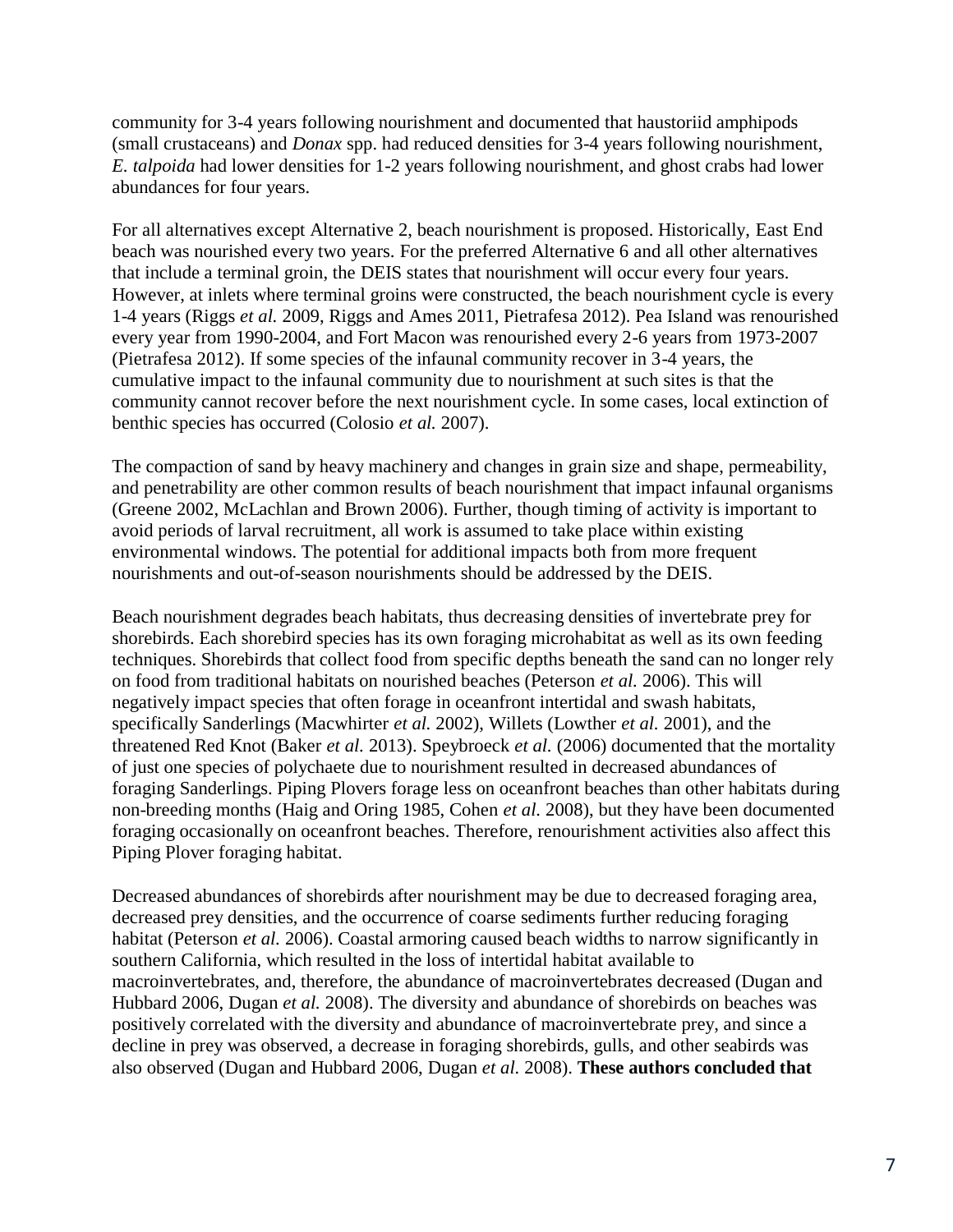**increasing coastal armoring accelerates beach erosion and increases ecological impacts to sandy beach communities.**

**Any hard structure placed in a coastal environment modifies physical processes there, and these changes will impact the species composition, abundance, and structure of invertebrate communities, and therefore birds that consume these prey will also be impacted.** Hard-engineered structures are thought to be responsible for the loss of more than 80% of sandy beach shorelines globally (Brown and McLachlan 2002). Additionally, the placement of a terminal groin as called for in Alternatives 5 and 6, will result in the loss of the spit on the east end of Holden Beach. Although it's been stated above, it bears repeating that the modeling reported for Alternatives 5 and 6 indicate that a significant amount of sediment would be lost from the system, resulting in the loss of habitat, primarily low-energy shoals and sandbars which provide habitat for a variety of benthic invertebrates that are consumed by shorebirds and fishes.

Despite this, the DEIS preferred Alternative (6) and most other alternatives assert few impacts on infauna, and impacts that are acknowledged are marginalized: "Simultaneous losses of intertidal benthic infauna along both reaches may have minor adverse effects on surf zone fishes and shorebirds; however, such effects would be confined to the benthic community recovery period and would not carry over to subsequent nourishment events. Therefore, any spatially-crowded cumulative impacts on surf zone fishes and shorebirds under Alternative 1 would be short term and localized" (p. 5-36-37).

**Every recovery or management plan that pertains to species of shorebirds that use the coast recognizes the importance of infaunal organisms and their habitats.** These species include the Piping Plover (USFWS 1996a, 2001, 2003, 2009), Red Knot (USFWS 2013), Sanderling (Payne 2010), and Dunlin (Fernández *et al.* 2010).

Audubon North Carolina conducted an extensive review of literature regarding the impacts of hardened structures and beach fill activities with a focus on scientific, peer-reviewed articles. We found 43 peer-reviewed articles and included three reports regarding the impacts of renourishment on benthic organisms. Of these 46 documents, 34 (74%) found an impact to one or more species of benthic organism, 4 (9%) found no impact, and 8 (17%) were ambiguous or found equivocal results.

Of the peer-reviewed, scientific articles that found an impact to infaunal organisms, only two (Rakocinski *et al.* 1996, Burlas *et al.* 2001) are cited in the DEIS. Burlas *et al.* 2001 is a monitoring report written by the USACE and is not peer-reviewed. The results of Rakocinski *et al.* 1996, were not accurately reported by the DEIS because relevant findings were omitted. The authors studied the impacts of a beach and profile nourishment project on the Gulf coast of Florida for approximately two years following the initial beach fill event. The DEIS states, "Rakocinski et al. (1996) also reported relatively rapid recovery  $(\leq 1$  year) of nearshore benthic communities following a beach nourishment project in FL (p. 5-29)." However, the DEIS does not mention that the same study also found that the dominant species of amphipod and a dominant species of polychaete had not recovered within that same time frame and that the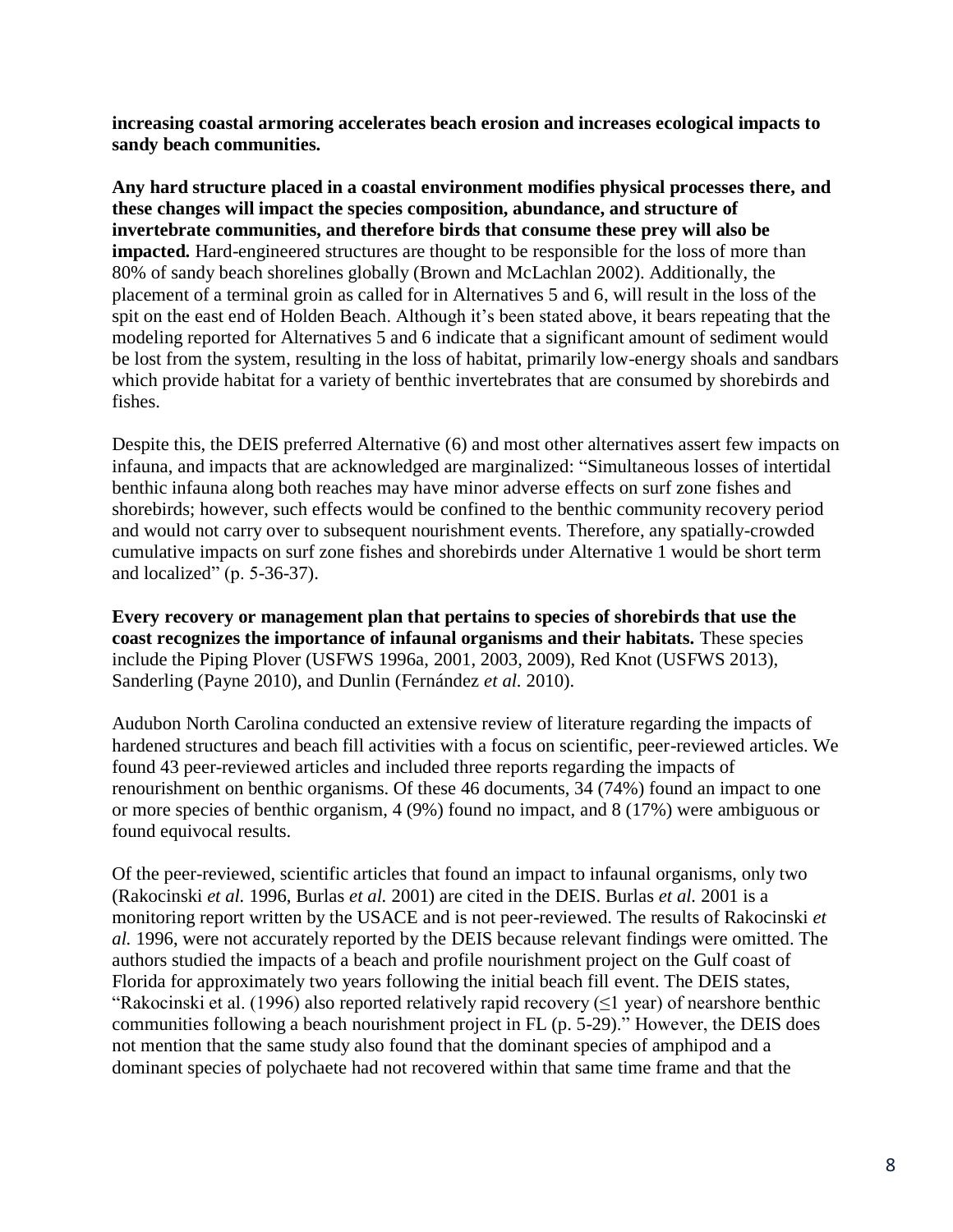amphipod did not recover until two years after the beach renourishment. Like the mole crab, amphipods and polychaetes are common shorebird prey items.

In its treatment of impacts to the infauna, the DEIS relies nearly exclusively on outdated literature that is generally not peer-reviewed, and it omits the many recent, peer-reviewed scientific papers that are available on the subject. Peterson and Bishop (2005) suggested that weaknesses in nourishment studies are due to studies being conducted by project advocates with no peer review process and the duration of monitoring being inadequate to characterize the fauna before and after nourishment. Thus, uncertainty surrounding biological impacts of nourishment can be attributed to the poor quality of monitoring studies, not an absence of impacts.

Impacts on Sea Turtles: Threatened loggerhead sea turtles (*Caretta caretta*) nest along the length of North Carolina's coast, including on Holden Beach and Oak Island. Information on the impacts of hard structures to sea turtles is extremely limited, but the few studies that exist found negative impacts to sea turtles. Lamont and Houser (2014) documented that loggerhead turtle nest site selection is dependent on nearshore characteristics, therefore any activity that alters the nearshore environment, such as the construction of groins or jetties, may impact loggerhead nest distribution. Loggerhead nesting activity decreased significantly in the presence of exposed pilings, and a 41% reduction in nesting occurred where pilings were present (Bouchard *et al.*  1998). In a study of the impact of coastal armoring structures on sea turtle nesting behavior, Mosier (1998) demonstrated that fewer turtles emerged onto beaches in front of seawalls than onto adjacent, non-walled beaches, and of those that did emerge in front of seawalls, more turtles returned to the water without nesting. Loggerhead sea turtle nests on North Carolina beaches increased in number as distance from hard structures including piers and terminal groins increased (Randall and Halls 2014). Studies in Florida have also found avoidance behavior and decreased hatching success associated with a managed inlet (Herren 1999).

**Beach renourishment also negatively impacts loggerhead sea turtle nesting.** Renourishment can cause beach compaction, which can decrease loggerhead nesting success, alter nest chamber geometry, and alter nest concealment, and nourishment can create escarpments, which can prevent turtles from reaching nesting areas (Crain *et al.* 1995). Nourishment can decrease survivorship of eggs and hatchlings by altering characteristics such as sand compaction, moisture content, and temperature of the sand (Leonard Ozan 2011), all of which are variables that can affect the proper development of eggs. The success of incubating eggs may be reduced when the sand grain size, density, shear resistance, color, gas diffusion rates, organic composition, and moisture content of the nourished sand is different from the natural beach sand (Nelson 1991). Negative impacts from beach renourishment include decreases in nesting activity and decreases in hatching success due to the use of incompatible material, sand compaction, and suboptimal beach profile (NMFS and USFWS 1991).

Sea turtles may be impacted by construction on beaches or dredge equipment, especially when work takes place outside the environmental window for sea turtles. During the spring and summertime construction phase of the Bald Head Island terminal groin, an adult female was trapped inside the construction zone for one day and a nest was destroyed when it was dug up by construction equipment (Sarah Finn pers. com. 2015). Pipeline and other obstructions placed on the beach may obstruct hatchling emergences or impede their path to the ocean (NMFS and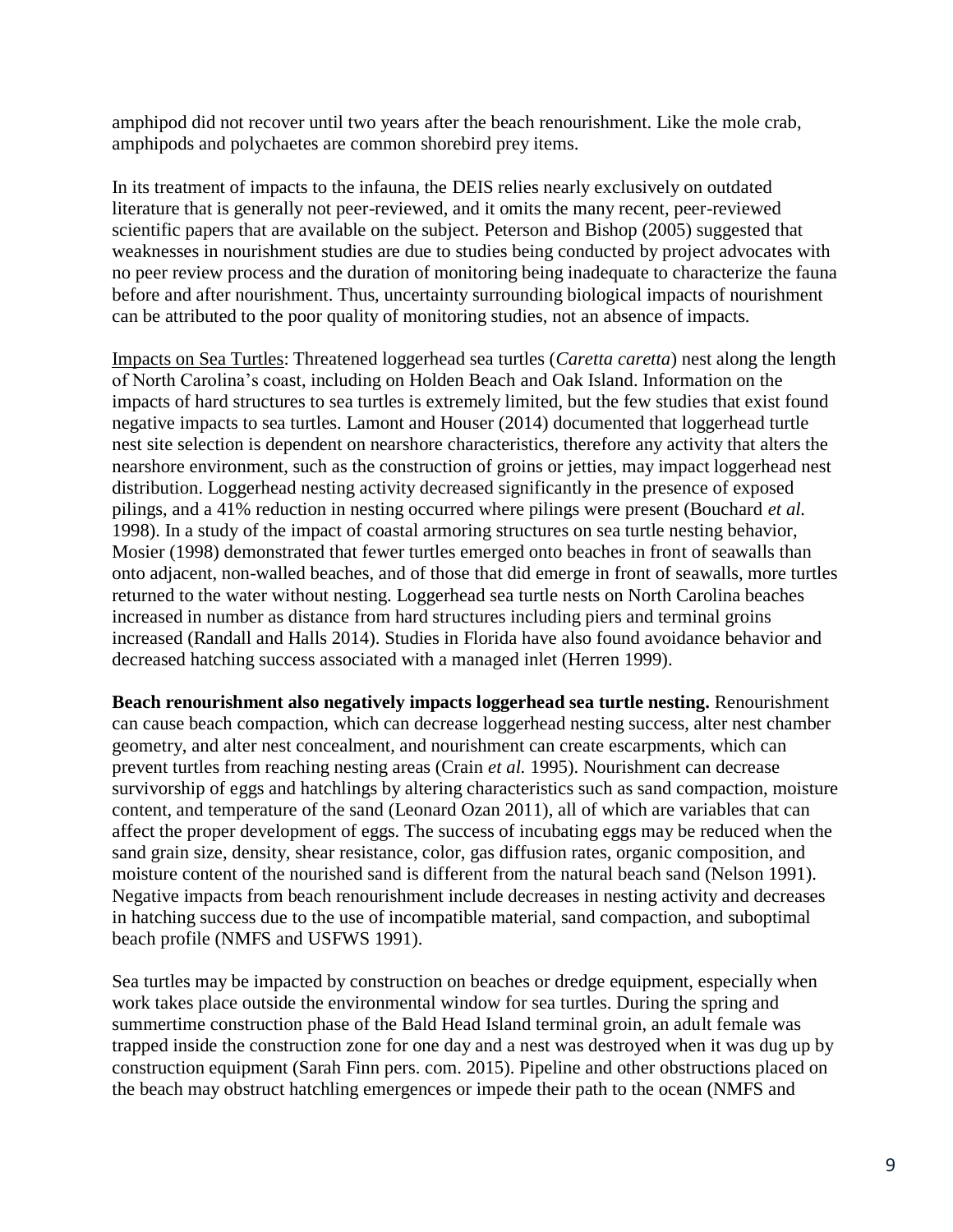USFWS 1991). Hopper and cutterhead dredges may also kill sea turtles during dredge work (NMFS and USFWS 1991). The loggerhead sea turtle recovery plan emphasizes that the only beneficial impacts of nourishment are in cases where beaches are so highly eroded, there is "a complete absence of dry beach" (NMFS and USFWS 1991).

**The DEIS does not address the impacts to sea turtles should beach renourishment intervals turn out to be similar to those at other North Carolina inlets with hardened structures, rather than at the four-year intervals it forecasts.** Nesting activity on nourished beaches decreased for one to three years following a nourishment event due to changes in the sand compaction, escarpment, and beach profile (NMFS and USFWS 1991, Steinitz *et al.* 1998, Trindell *et al.* 1998, Rumbold 2001, Brock *et al.* 2009). The DEIS also does not address the impacts to sea turtle nesting should the east end of Holden Beach experience downdrift erosion that would narrow the beach west of the groin where nesting occurs. The loggerhead recovery plan does include these negative impacts: "In preventing normal sand transport, these structures accrete updrift beaches while causing accelerated beach erosion downdrift of the structures [groins and jetties] (Komar 1983, Pilkey *et al.* 1984, National Research Council 1987), a process that results in degradation of sea turtle nesting habitat" (NMFS and USFWS 1991).

Impacts on Fishes: Fishes would be negatively impacted by the construction of a terminal groin and the subsequent beach nourishment projects at Lockwood Folly Inlet in the following ways: 1) the groin would interrupt larval transport through the inlet, therefore impacting recruitment; 2) the native fish community would be replaced with a completely different structure-associated fish community; and 3) surf zone fishes would suffer from direct mortality. Hard structures reduce the successful passage of fish larvae from the open ocean to the estuarine nurseries they inhabit until reaching maturity (Hettler and Barker 1993, Pilkey *et al.* 1998). Inlets are critical pathways for adult fishes to get to offshore spawning sites and larvae immigrate through inlets to get to estuarine nurseries (Able *et al.* 2010).

Many surf zone fishes are larval and juvenile individuals that benefit from the shallow water nursery habitat because it provides refuge from predators and foraging areas (Layman 2000). Due to their early weak swimming ontogenetic stage, fish larvae are not adapted for high mobility in response to habitat burial or increased turbidity levels. Studies have shown that beach nourishment degrades the important swash-zone feeding habitat for both probing shorebirds and demersal surf fishes (Quammen 1982, Manning *et al.* 2013, VanDusen *et al.* 2014). Surf habitats with hardened structures typically support a different community of fishes and benthic prey. Impacted species would include Atlantic menhaden, striped anchovy, bay anchovy, rough silverside, Atlantic silverside, Florida pompano, spot, Gulf kingfish, and striped mullet. Florida pompano and Gulf kingfish use the surf zone almost exclusively as a juvenile nursery area and as juveniles, they are rarely found outside the surf zone (Hackney *et al.* 1996). The dominant benthic prey for pompano and kingfish were coquina clams (*Donax*) and mole crabs (*Emerita*). Despite the fact that fishes in the surf zone are adapted to a high energy environment, rapid changes in their habitat can still cause mortality and other negative impacts. **There are documented negative impacts of renourishment on some of the invertebrates (especially**  mole crabs and coquinas) that are major foods of the fishes (Reilly 1978, Baca *et al.* 1991); **therefore, negative impacts could be indirectly transferred to the surf zone fish community.**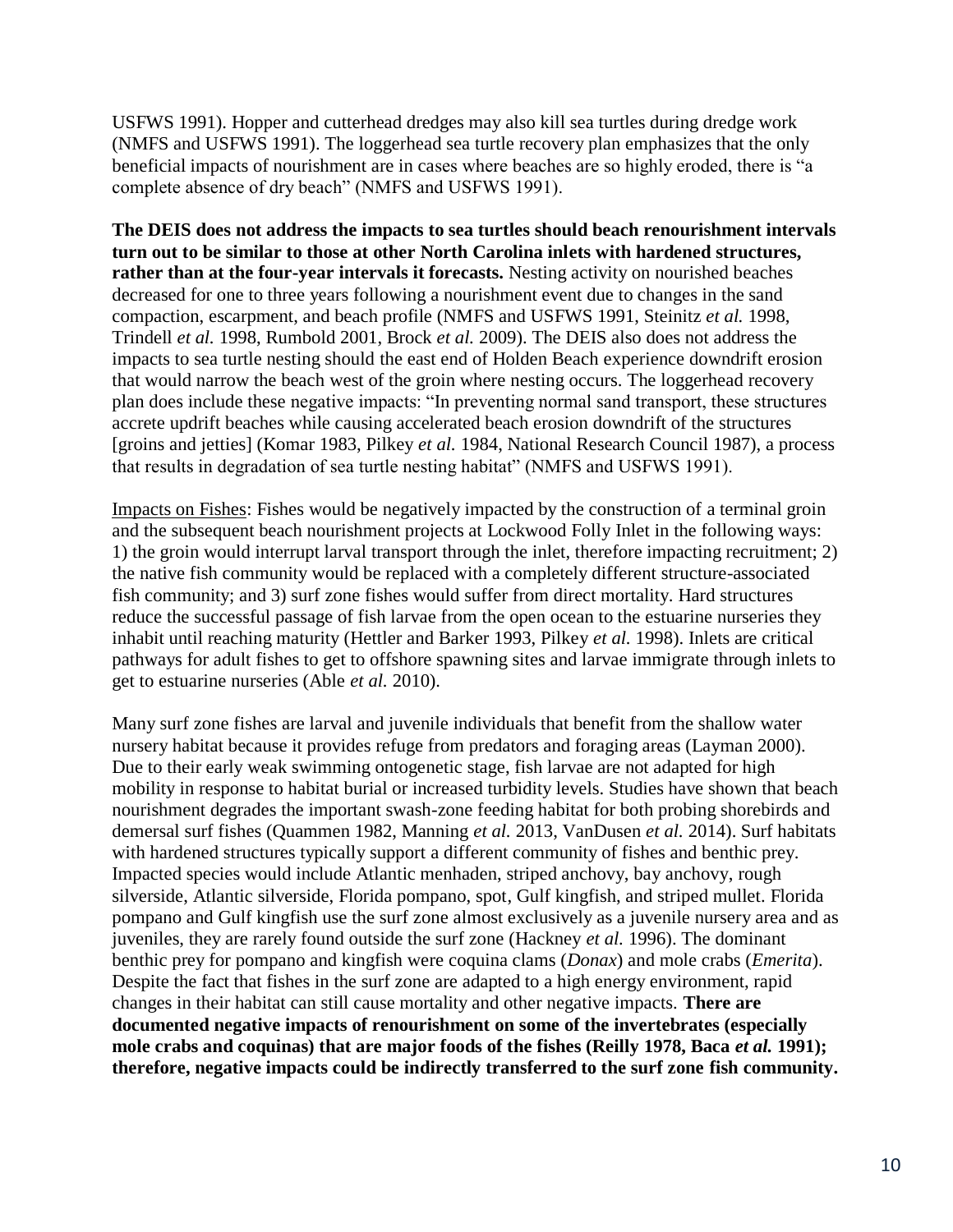## Manning *et al.* (2013) states:

*Beach nourishment can degrade the intertidal and shallow subtidal foraging habitats for demersal surf fishes by three major processes: (1) inducing mass mortality of macrobenthic infaunal prey through rapid burial by up to 1 m or more of dredged fill materials; (2) modifying the sedimentology of these beach zones through filling with excessive proportions of coarse, often shelly sediments that are incompatible with habitat requirements of some important benthic invertebrates, such as beach bivalves; and (3) incorporating into the beach fill excessive quantities of fine sediments in silt and clay sizes, which can induce higher near-shore turbidity during periods of erosion as onshore winds or distant storms generate wave action, thereby inhibiting detection of prey by visually orienting fishes. The opinion repeated in many environmental impact statements and environmental assessments that marine benthic invertebrates of ocean beach habitats are well adapted to surviving the sediment deposition of beach nourishment because of evolutionary experience with frequent erosion and deposition events associated with intense storms and high waves is unsupportable. A recent review of the literature on impacts of storms on ocean-beach macrofauna (Harris et al. 2011) reveals that about half the studies report massive reductions of beach infaunal populations after storms.*

**Conclusion**: A unique ecological community exists at Lockwood Folly Inlet that is connected to the base of the food chain. The base of the food chain (infaunal community) requires 1-4 years to recover from a nourishment event, and that has not been the case at the East End beach. If the base of the food chain is absent or largely absent due to nourishment activities every two years, then the organisms that consume them, like birds and fishes, will not be present either. The DEIS fails to make this connection.

Alternatives 1, 3, 4, 5, and 6 as presented in the DEIS would negatively impact birds, as well as infauna, fishes, and sea turtles.

The DEIS omits the vast majority of the ample body of scientific literature that is available to describe the well-known and accepted physical impacts of terminal groins and beach fill. It then fails to accurately describe the direct, indirect, and cumulative impacts that these activities would have on biological resources within Lockwood Folly Inlet, particularly the Piping Plover. Instead, adverse impacts to Piping Plovers, Red Knots, and other bird species are largely dismissed or ignored. The best, most recent data and peer-reviewed literature available to assess those impacts are omitted or misrepresented, and the recommendations of multiple management and recovery plans, including USFWS recovery plans, are largely disregarded.

Alternatives 1, 3, 4, 5, and 6 as presented in the DEIS would jeopardize the recovery and/or persistence of the Great Lakes breeding population of Piping Plover, the Atlantic coast breeding population of Piping Plover, Seabeach Amaranth, and Red Knot; and a terminal groin would permanently eliminate habitats for these species listed under the Endangered Species Act without any chance of restoration or reformation in other areas. The alternatives in the DEIS that involve hard structures or channelization (Alternatives 4, 5, and 6) at Lockwood Folly Inlet should be permanently removed from further consideration and other alternatives should be considered.